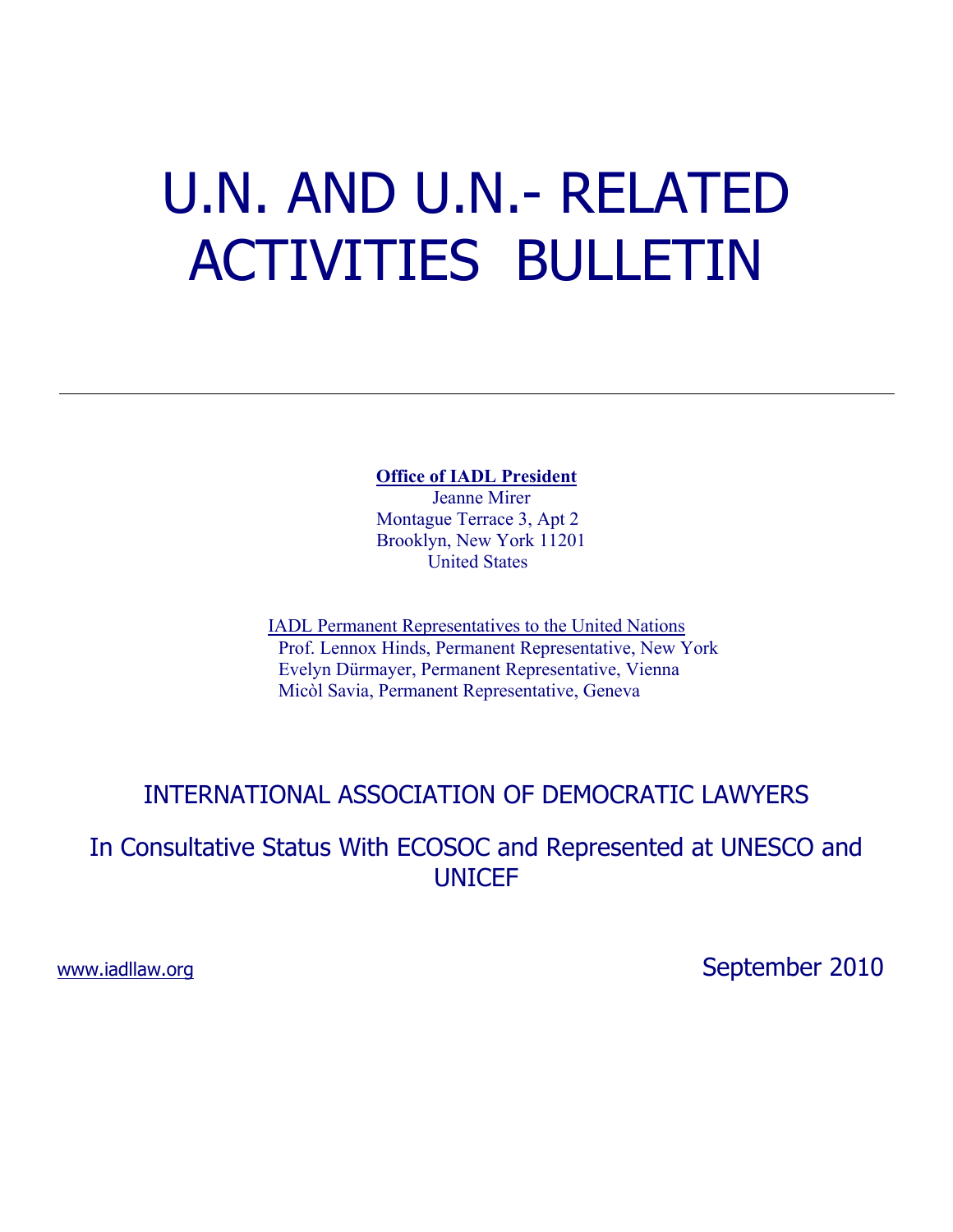*Editor's Note: This U.N. Activities Bulletin is prepared for the Manila Bureau meeting. It was organized close in time to the meeting; hence, reports from Vienna and Geneva will appear in the next issue. Please consult the Calendar in the June issue, for U.N. events through the end of October 2010.* 

#### **IADL ATTENDS DISCUSSION ON THE DEBT**

#### **"An Exit from Debt – The Need for Fair and Transparent Arbitration for Sovereign Debt in Africa and Beyond" New York, 2 August 2010**

Report by IADL Intern Jared Lerner

The event was held by the Jubilee USA Network along with the Third World Network. The discussion was led by Jubilee USA Deputy Director Melinda St. Louis and focused on the continuing efforts of the African Forum and Network on Debt and Development, or AFRODAD. Representing AFRODAD at the roundtable discussion was Executive Director Collins Magalasi and Tiri Mutazu who both came from Africa to New York in order to attend the roundtable discussion and several other meetings in the upcoming weeks. The focus and goals of the roundtable discussions were to provide an update on the current progress of AFRODAD's efforts and to introduce and explore any new ideas or strategies, which could help lead to the creation of an international arbitration mechanism.

After brief introductions by each of the groups represented at the event, Tiri and Collins gave presentations that outlined the efforts of AFRODAD over the past ten years and the need for an international arbitration mechanism. This international mechanism would be established in order to settle debts between nations, as well as between nations and private creditors, and would provide greater stability to the international financial infrastructure. AFRODAD has been continuously researching this issue over the past decade, specifically strategies to establish an effective international arbitration mechanism.

Collins and Tiri both recognized that this may take another ten or even twenty years to accomplish, but the issue is too important to ignore. Tiri explained that after analyzing other efforts they've decided not to follow previous examples like the World Bank or UNICEF. Tiri explained how many African nations have benefited from programs like HIPC and MDRI. However, he explained that even though these programs have been beneficial for many countries they still don't resolve the real issue. These programs were started by creditors only after the overwhelming public support started by Jubilee in 2000, which was started to push for worldwide solidarity. However, under these programs even if a country is eligible for debt cancellation and receives it, that country can still be indebted to private creditors. Another example Tiri used was Jamaica, because severe debt has led several countries to submit to the requests of creditors instead of being able to focus on the interests of their own citizens. Tiri explained that "Jamaica pays 66% of its revenue towards paying interest of debt."

Collins then explained that "we have wanted to create a platform where countries can take their grievances, but we haven't been concerned with how it will work, bilateral or multilateral". He explained that a permanent international arbitration mechanism is necessary, because debt and credit will forever be a major aspect of the international financial infrastructure. He then explained that the research they've done was necessary to see what hasn't worked and why it hasn't worked was important, although, the next major steps are going to be much harder than the preliminary research. Collins explained that these next steps are needed to adapt their strategy in order to accomplish their goals.

The roundtable discussions that followed focused on the many obstacles that still face groups like Jubilee, the Third World Network, and AFRODAD. The discussions made it clear that the most important obstacle was the lack of political support that exists for the issue even after the recent international financial crisis. Even with the current global financial crisis and the crises in Greece and Iceland. Collins explained that everyone agrees that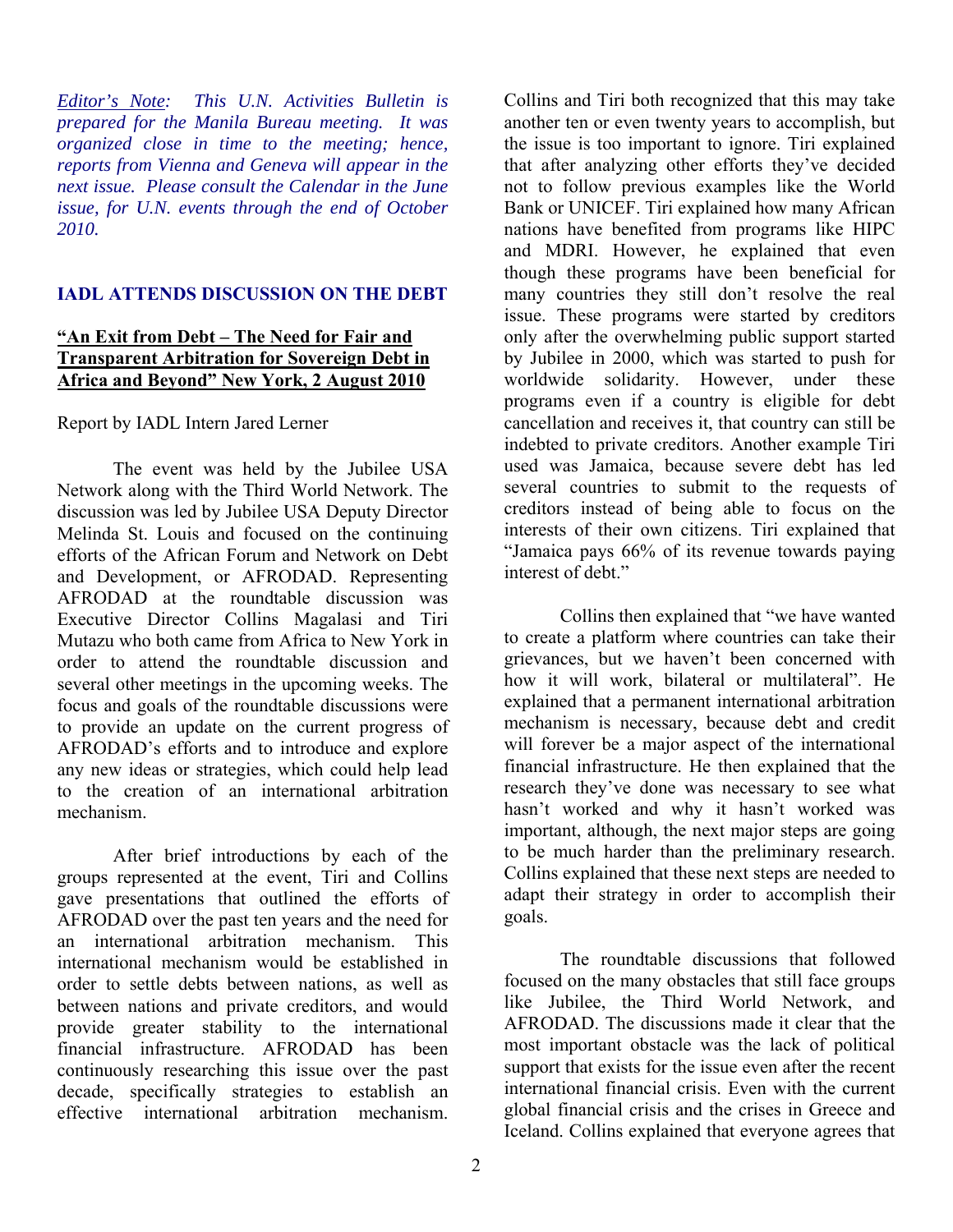there should be some kind of independent international institution. However, AFRODAD has yet to be able to even garner the backing of the African Union on this issue. Other major issues that were discussed were the UN and the politics that exist there and which UN agencies or apparatus to use to push the issue to the forefront. Collins explained that he understands that there will always be politics at the UN and opponents to this idea, especially due to the pressures from the Paris Club, the IMF, and other major forces. He also explained that a lot of political support would be needed to get this court established, which is why each meeting is so important. Collins explained that the need to adopt a new politically minded strategy is essential. This strategy would need to include who to contact to get behind this issue, including delegates, NGO's, CSO's, UN representatives, and Nations around the world. After garnering enough political support it would then need to be introduced at the right UN Conference. The agreed upon recommendation regarding the UN Conference or event was the UN Conference on Trade and Development. This conference would be the optimal arena for this topic, because it would fall under both trade and development. Also, several members at the meeting informed Tiri and Collins that they would reach out to people and see what kind of feedback they receive regarding political support for the issue.

Following up via email since the CSO roundtable discussion on 2 August 2010 Melinda St. Louis of Jubilee, and Tiri and Collins of AFRODAD have continued to attend meetings with several UN agencies in Washington D.C, G-77 missions, the US Administration, US Congress, World Bank, IMF, G-24, and several other civil society organizations in past few weeks. Also, Jubilee Deputy Director Melinda St. Louis has recommended that anyone interested in getting on the Jubilee USA Networks email list or interested in a copy of documents distributed at the roundtable discussion on 2 August 2010 to contact her at  $Melinda@jubileeusa.org$  or you can go to <www.afrodad.org>

#### **ICTR DEFENCE ISSUES**

 Professor Peter Erlinder has submitted an update on his case, and a note of thanks to IADL for its support. There is also proposal to continue IADL's opposition to case transfers to Rwanda has been submitted for the Bureau's consideration in Manila. These documents are being circulated separately by the President and Secretary-General.

 Alternate Representative Beth Lyons has been focusing on the ICTR prisoner issues. The ICTR Defence Conference Committee is presenting these concerns to the ICTR President and Registrar in the next months. The main issue is the appointment, and compensation of defence attorneys at each detention facility (Arusha, Mali, Benin) for those who have been convicted. Convicted detainees have no absolute right to counsel; a detainee must seek an order from the Appeals Chamber, in order to be appointed an attorney for review of his judgment. In addition, without lawyers or investigators, the detainees have no access to potential exculpatory material (Rule 68) material, which has emerged in later cases at ICTR or in gacaca proceedings in Rwanda, or is still in the possession of the Prosecution and has not been disclosed, despite its ongoing obligations under the Rules. There are now a number of recanting prosecution witnesses, as well as "professional" prosecution witnesses who have testified differently in various ICTR and gacaca cases, which challenge the legitimacy of the judgments. In addition, there is no permanent legal liaison between the detainees and the ICTR or the host country. The convicted detainees continue to face fundamental problems with health services and communications.

 Papers detailing these concerns, and written by ICTR prisoners in Arusha, Benin and Mali, are available in French at www.tpirheritagedefense.org.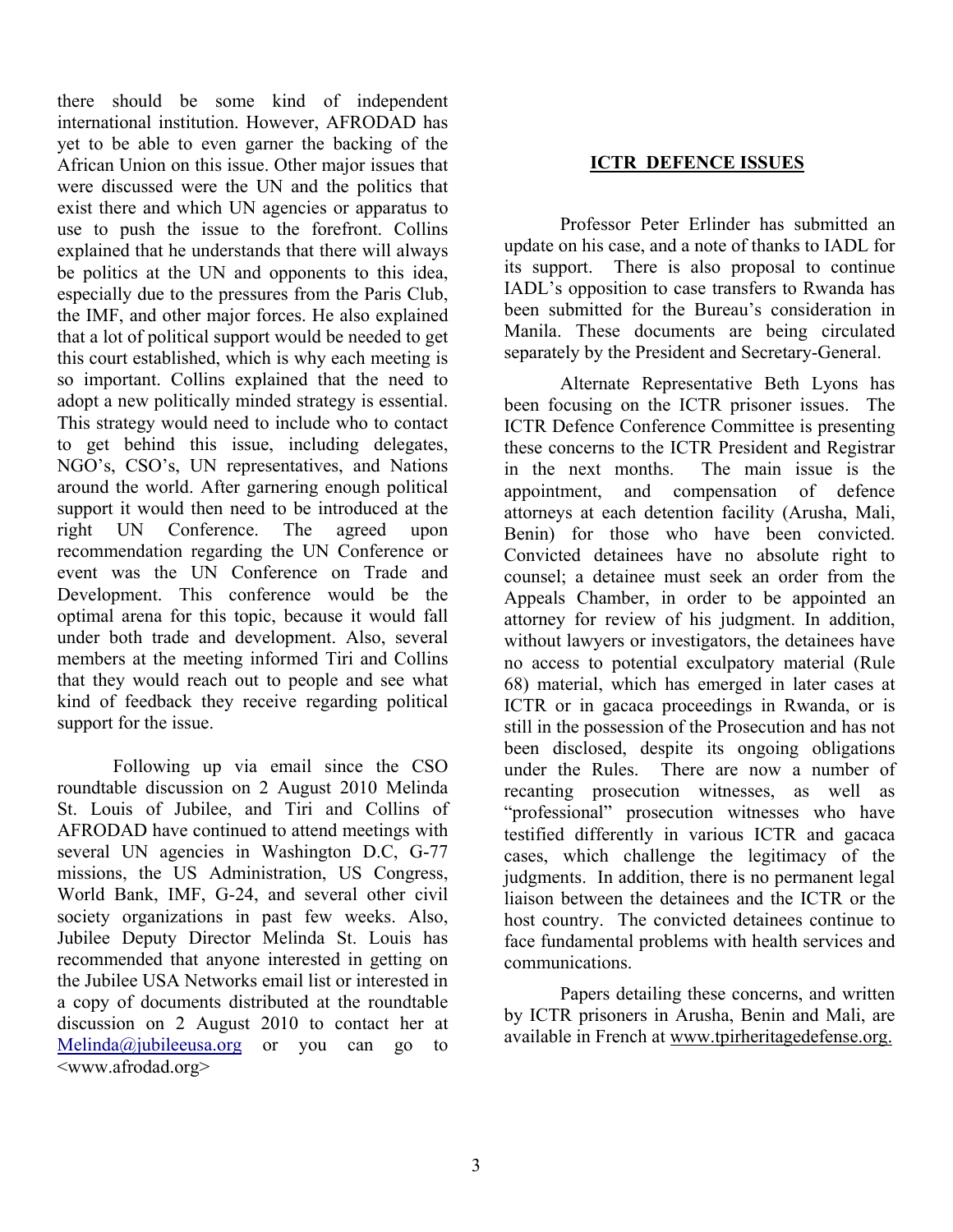### **ICC News**

#### **International Justice Day Celebration, 13 July 2010, Association of the Bar, New York**

 Alternate Representative Beth Lyons attended this event. The speakers included Hon. Patricia O'Brien, Under Secretary-General for Legal Affairs and U,N. Legal Counsel, H.E. Mr. Christian Wenaweser, Permanent Representative of Liechtenstein to the U.N., and President of the ICC Assembly of States Parties and David Tolbert, President, International Center for Transitional Justice. All of the speakers emphasized that the first ICC Review Conference in Kampala marked a qualitative step forward in international justice.

 The crime of aggression – particularly its jurisdictional aspects – was a major point of contention and compromise. In summary, the definition adopted is patterned on the language of the 1974 General Assembly Resolution. The compromise lies in the jurisdictional regime. New amendments adopted provide that the ICC will not be able to exercise its jurisdiction over the crime of aggression until a) at least 30 State Parties have ratified or accepted the amendments; and b) a decision is taken by two-thirds of the States Parties to activate the jurisdiction at any time after 1 January 2017. Combined with the existing "opt out" provisions of Article 124 (Rome Treaty), no crime of aggression will be investigated or litigated by the ICC until at least 2017 or later.

 Full reports and supporting documents on the decisions of the ICC Review Conference are available at www.iccnow.org, the excellent website of the ICC Coalition. IADL has been a member of the Coalition since the late 1990's.

#### **UPCOMING ASSEMBLY OF STATES PARTIES, U.N. HEADQUARTERS, NEW YORK, 6-10 DECEMBER 2010**

 General information on the upcoming ASP is available on the ICC website, www.icc-cpi.int. Registration for delegates will likely be at the end of October. If you are interested in attending, please contact the U.N. representatives in New York.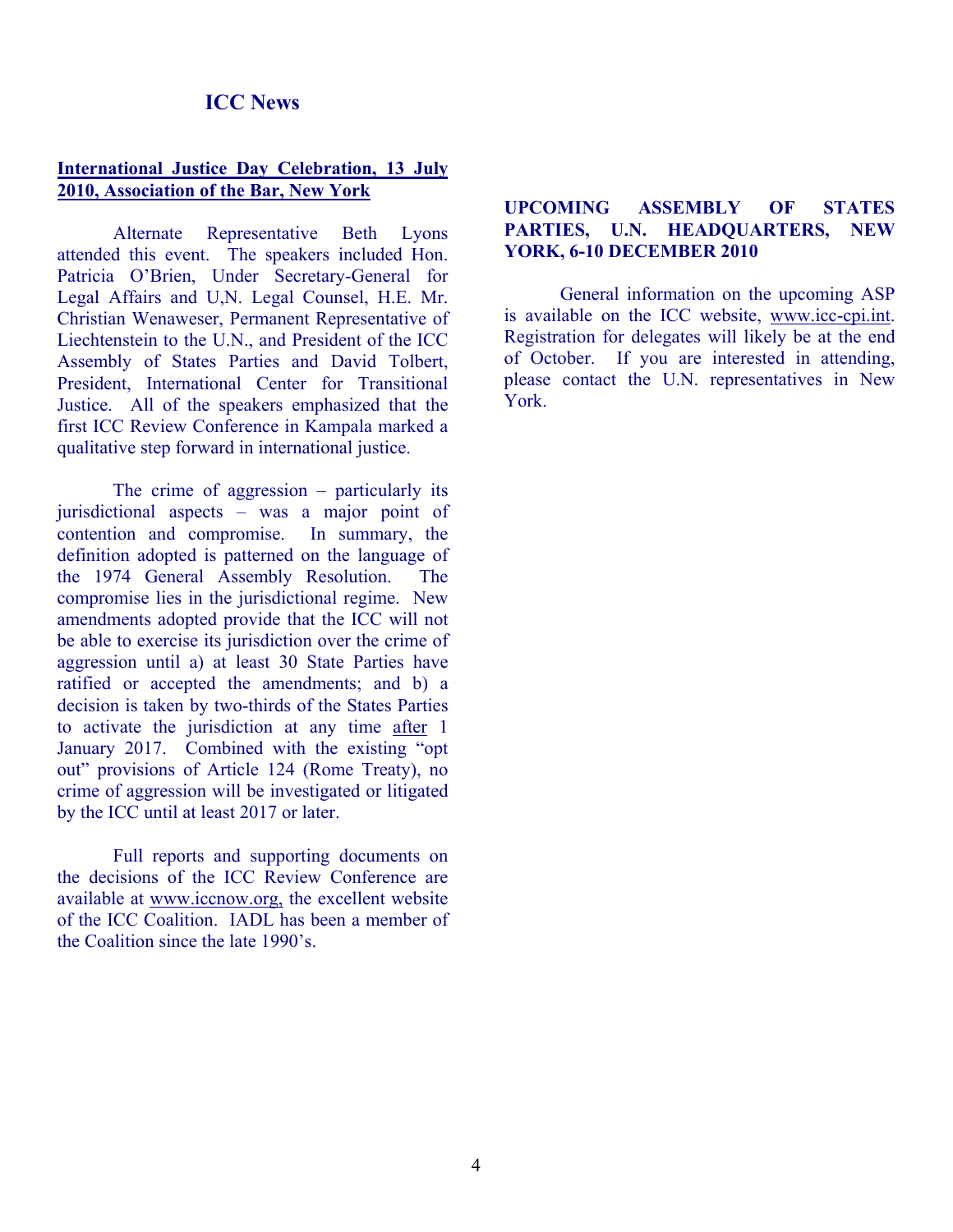## **UPCOMING UN EVENTS & CONFERENCES NOVEMBER - DECEMBER 2010**

| Date(s)                      | <b>Event</b>                                                                                                                                                                                                                                                                       | <b>Location</b> |
|------------------------------|------------------------------------------------------------------------------------------------------------------------------------------------------------------------------------------------------------------------------------------------------------------------------------|-----------------|
| $8 - 12$ November            | WFP, Executive Board, second regular session                                                                                                                                                                                                                                       | Rome            |
| $8 - 12$ November            | UNCTAD, Sixth United Nations Conference to Review all Aspects<br>of the Set of Multilaterally Agreed Equitable Principles and Rules<br>for the Control of Restrictive Business Practices                                                                                           | Geneva          |
| $9 - 11$ November            | Security Council, Governing Council of the United Nations<br>Compensation Commission established pursuant to Security<br>Council resolution 692 (1991), seventieth session                                                                                                         | Geneva          |
| $9 - 12$ November            | First Meeting of States Parties to the Convention on Cluster<br><b>Munitions</b>                                                                                                                                                                                                   | Vientiane       |
| $15 - 19$ November           | Committee against Torture, Subcommittee on Prevention of<br>Torture and Other Cruel, Inhuman or Degrading Treatment or<br>Punishment, twelfth session                                                                                                                              | Geneva          |
| $16 - 26$ November           | Human Rights Council, working group on arbitrary detention, fifty-<br>ninth session                                                                                                                                                                                                | Geneva          |
| 18 November                  | Disarmament Commission, organizational session                                                                                                                                                                                                                                     | New York        |
| $22 - 23$ November           | Conference of the High Contracting Parties to Protocol V to the<br>Convention on Prohibitions or Restrictions on the Use of Certain<br>Conventional Weapons Which May Be Deemed to Be Excessively<br>Injurious or to Have Indiscriminate Effects                                   | Geneva          |
| $22 - 26$ November           | Committee on Economic, Social and Cultural Rights, pre-sessional<br>working group, forty-sixth session                                                                                                                                                                             | Geneva          |
| $22 - 26$ November           | UNCTAD, Working Party on the Strategic Framework and the<br>Programme Budget, fifty-seventh session                                                                                                                                                                                | Geneva          |
| 22 November $-3$<br>December | Ad Hoc Committee of the Human Rights Council on the<br>Elaboration of Complementary Standards in the Field of Racism                                                                                                                                                               | Geneva          |
| 22 November $-3$<br>December | Committee on the Protection of the Rights of All Migrant Workers<br>and Members of Their Families, thirteenth session                                                                                                                                                              | Geneva          |
| 24 November                  | Twelfth Annual Conference of the High Contracting Parties to<br>Amended Protocol II to the Convention on Prohibitions or<br>Restrictions on the Use of Certain Conventional Weapons Which<br>May Be Deemed to Be Excessively Injurious or to Have<br><b>Indiscriminate Effects</b> | Geneva          |